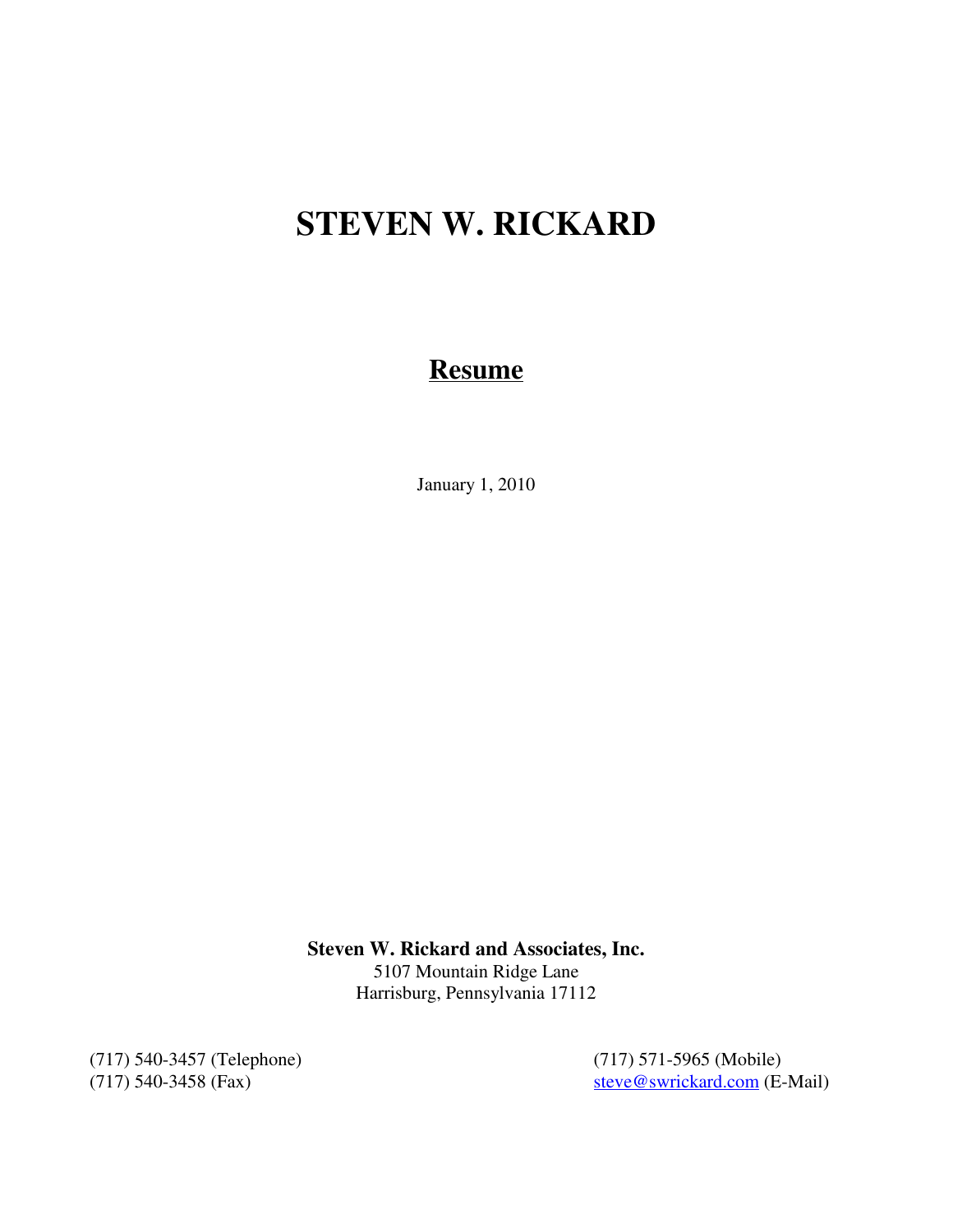# **Training Manuals**

Course outlines, training materials, and examinations authored for the following courses:

#### **Enforcement of Vehicle Inspection Regulations**

Traffic Institute for Police Services (TIPS) Pennsylvania Department of Education Harrisburg, Pennsylvania

#### **Inspection of Commercial Motor Vehicles in Accidents**

Institute of Police Technology and Management (IPTM) University of North Florida, Jacksonville, Florida

Course outlines, training materials, and examinations co-authored for the following courses:

#### **Investigation of Commercial Motor Vehicle Accidents**

Institute of Police Technology and Management (IPTM) University of North Florida, Jacksonville, Florida

#### **Advanced Commercial Motor Vehicle Accident Investigation**

Institute of Police Technology and Management (IPTM) University of North Florida, Jacksonville, Florida

#### **Bus Accident Investigation**

Institute of Police Technology and Management (IPTM) University of North Florida, Jacksonville, Florida

# **Technical Articles Authored** (42)

- Importance of Warning Signs (Painted) to the Accident Investigator
- Perception Reaction Time
- Pedestrian Visibility During Night time Hours
- Drag Factor & Coefficient of Friction
- Heavy Vehicle Brake Efficiency
- Heavy Truck Braking
- $\bullet$  Night Vision & Driving
- Who Was Driving?
- **Tractor Trailer Rollovers**
- **•** Tractor Trailer Side Under-ride Accidents
- Curve Speed Determination
- Lamp Examination for On Off in Vehicle Accidents (Part 1)
- Lamp Examination for On Off in Vehicle Accidents (Part 2)
- Conservation of Linear Momentum
- Drag Sled Construction
- The Yellow Signal Light Can We Safely Stop?
- Speed Estimates: Vehicles That Fall
- Speed Estimates: Vehicles That Flip
- Speed Estimates: Vehicles That Vault
- Estimating Distances: Inaccessible Vehicles
- Collision Debris as Evidence
- Skid marks A Review of Procedure & Terminology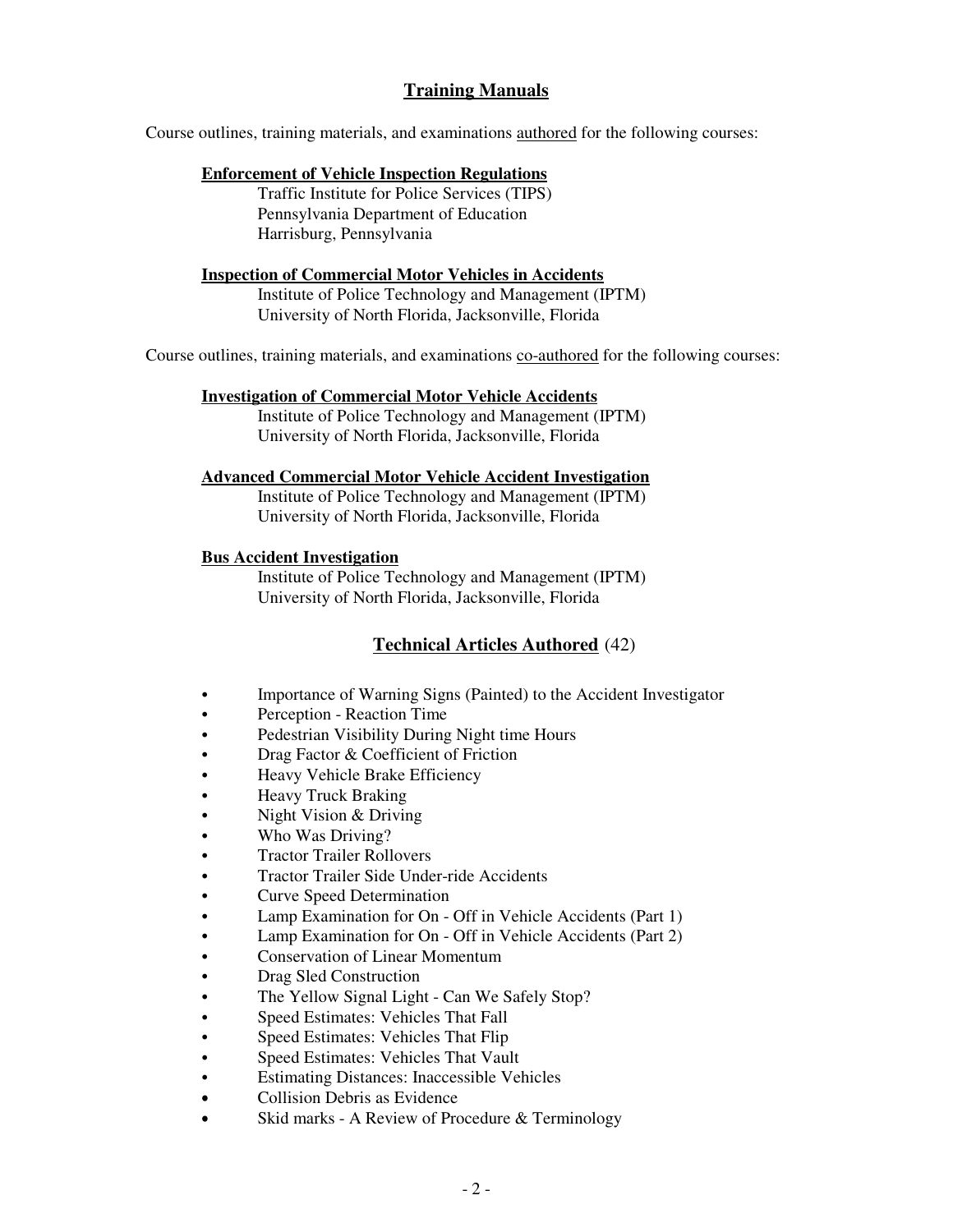# **Technical Articles Authored**

#### (continued)

- The Clear Zone (Utility poles within the highway right-of-way)
- Vehicle Pedestrian Accidents
- Back to Basics PA Vehicle Code
- Modified Vehicles & Propensity to Roll
- Tire Inflation Pressure Commercial Motor Vehicles
- 1996 Update Heavy Vehicle Brake Efficiency Test Results
- Motorcycle Lean Angle
- Vehicle Fires
- Commercial Motor Vehicle Safety Regulations
- Railroad Grade Crossing Signals
- The Operation of a School Bus
- The Accident Reconstructionist's Resources
- The Commercial Vehicle Electronic Control Module (ECM)
- Automobile Event Data Recorder (EDR) Technology
- Commercial Vehicle Conspicuity and Retro-Reflectivity
- Night-Time Rear Impacts as it Relates to Motor Vehicle Laws
- Application of Too Fast for Conditions and Careless Driving sections (Vehicle Code)
- Electronic Data Recorders
- Electronic Control Modules and Inside the Electronic Control Module
- Articulated Vehicle Dynamics The Right-Hand Turn

# **DUTIES & RESPONSIBILITIES**

#### **Steven W. Rickard and Associates, Inc. - President**

A multi-level association of nationally recognized experts in the field of accident reconstruction and accident investigation training. The training classes are primarily intended for police training officers, federal investigators and engineers. Associates provide expert reports and testimony for a multitude of accident reconstruction topics that include, but are not limited to; motor vehicle inspections, application of federal/state safety regulations, work zone safety regulations and (air) brake force calculations based on system design. The Association *specializes* in Commercial Motor Vehicle, Bus and Emergency Vehicle accident reconstruction. The Association also offers motor carrier safety audits and regulatory reviews of both Federal and State operating rules.

#### **Pennsylvania Traffic Accident Investigator's Association - (Past) Executive Director**

The Association was established for the benefit of those involved in traffic accident investigation. The association conducted training seminars for members and non-members throughout the Commonwealth. A monthly newsletter was published for the benefit of members.

#### **Accident Investigator's Quarterly Newsletter - Publisher**

Newsletter offered to those involved in the litigation of traffic and industrial accidents. The association conducted training seminars for members and non-members throughout the Commonwealth.

### **Institute of Police Technology & Management (IPTM), University of North Florida - Adjunct Faculty** -

Instructed the following classes:

- On Scene, Advanced, Traffic Accident Reconstruction
- Commercial Motor Vehicle Accident Reconstruction
- Advanced Commercial Motor Vehicle Accident Reconstruction & Dynamics
- Bus Accident Investigation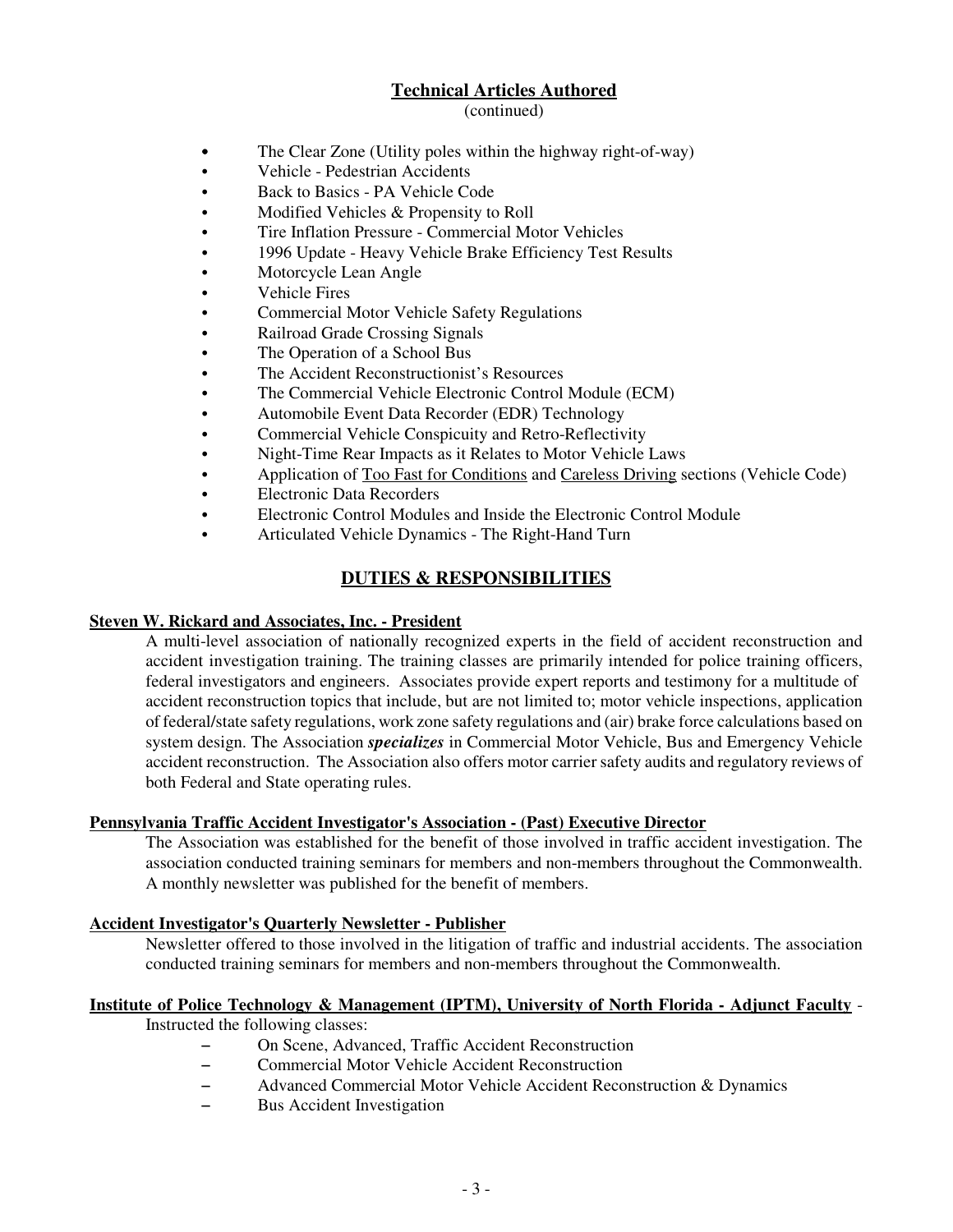# **ACCIDENT RECONSTRUCTION CLASSES CONDUCTED DEPARTMENTS/OFFICERS TRAINED**

#### **Foreign, Federal & State:**

| 1.  | Republic of Taiwan                          |
|-----|---------------------------------------------|
| 2.  | Republic of China                           |
| 3.  | Nova Scotia                                 |
| 4.  | Royal Canadian Mounted Police               |
| 5.  | Province of South Australia                 |
| 6.  | <b>National Transportation Safety Board</b> |
| 7.  | Office of Motor Carrier Safety              |
|     | Federal Highway Administration              |
| 8.  | Pennsylvania State Police                   |
| 9.  | Ohio Highway Patrol                         |
| 10. | New Jersey State Police                     |
| 11. | <b>New York State Police</b>                |
| 12. | Kentucky State Police                       |
| 13. | California Highway Patrol                   |
| 14. | Missouri Highway Patrol                     |
| 15. | Oklahoma Highway Patrol                     |
| 16. | Arizona Highway Patrol                      |
| 17. | Michigan State Police                       |
| 18. | <b>Connecticut State Police</b>             |
| 19. | Nebraska State Patrol                       |
| 20. | Maine State Police                          |
| 21. | Alabama State Police                        |
| 22. | West Virginia State Police                  |
| 23. | <b>Massachusetts State Police</b>           |
| 24. | <b>Delaware State Police</b>                |
| 25. | <b>Wisconsin State Police</b>               |
| 26. | Alaska State Police                         |
| 27. | Virginia State Police                       |
| 28. | <b>Maryland State Police</b>                |
| 29. | New Hampshire State Police                  |
| 30. | Georgia Highway Patrol                      |
| 31. | Kansas Highway Patrol                       |
| 32. | Louisiana State Police                      |
| 33. | Minnesota State Police                      |
| 34. | <b>Iowa State Police</b>                    |

35. Tennessee Highway Patrol

#### **County & City**:

- 1. Los Angeles Police Department
- 2. Los Angeles County Sheriff's Office
- 3. New York City Fire Department
- 4. New York City Police Department
- 5. New York City Highway Patrol
- 6. Ventura County, CA Sheriff' Office
- 7. Richmond, VA
- 8. Phoenix, AZ
- 9. Oklahoma City, OK
- 10. Birmingham, AL
- 11. Philadelphia, PA
- 12. Pittsburgh, PA
- 13. Ft. Lauderdale, FL
- 14. Tallahassee, FL
- 15. Jacksonville, FL
- 16. Denver, CO
- 17. Minneapolis, MN
- 18. Santa Barbara, CA
- 19. Wheeling, WV
- 20. Miami, FL
- 21. Oakland, CA
- 22. St. Louis County, MO
- 23. Waterville, ME
- 24. Dade County, FL
- 25. Anchorage, AK
- 26. Homer, AK
- 27. Jackson Hole, WY
- 28. Biloxi, MS
- 29. Lincoln, NE
- 30. Salem, OR
- 31. Salt Lake City, UT
- 32. Garland, TX
- 33. Green Bay, WI
- 34. Helena, MT
- 35. Nashville, TN
- 36. Numerous smaller departments and investigators from the private sector

# **ACCIDENT INVESTIGATION/ RECONSTRUCTION EXPERIENCE**

I have reconstructed, investigated, consulted, and/or participated/assisted in the investigation of more than 6,000 motor vehicle accidents.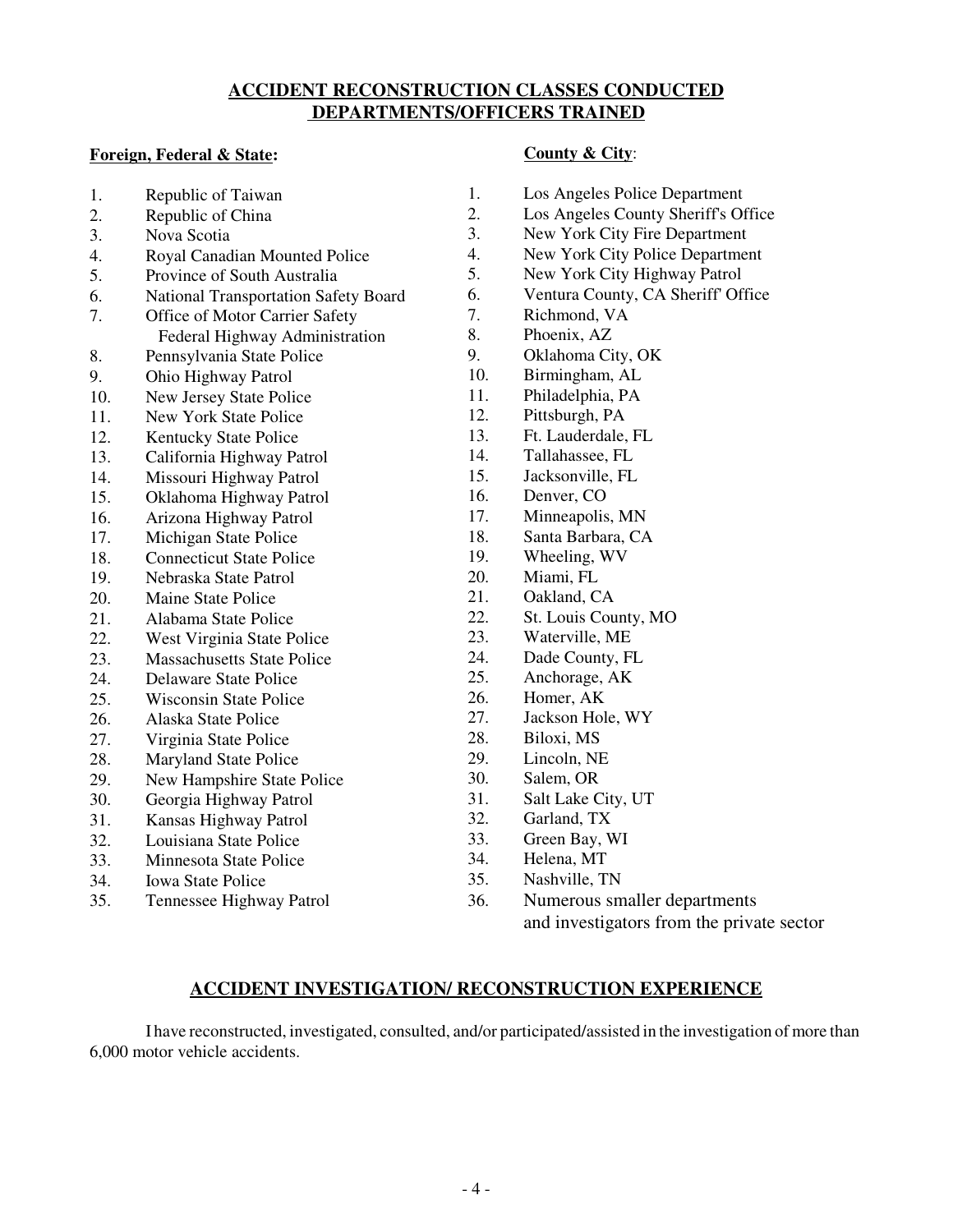#### **SWORN/EXPERT TESTIMONY**

Testimony regarding accident reconstruction/dynamics has been accepted in the following jurisdictions:

| Federal/Appellate Courts (24) |                                         |                        |                                                   |  |  |  |
|-------------------------------|-----------------------------------------|------------------------|---------------------------------------------------|--|--|--|
| California:                   | Superior Court                          |                        | Pennsylvania: U.S.D.C. - Eastern, Western, Middle |  |  |  |
| Connecticut:                  | Second Circuit                          |                        | <b>Districts</b>                                  |  |  |  |
| Florida:                      | U.S.D.C. - Middle District              |                        | Pennsylvania: Court Common Pleas - Philadelphia   |  |  |  |
| Illinois:                     | U.S.D.C. - Northern District            | Rhode Island: U.S.D.C. |                                                   |  |  |  |
| Indiana:                      | U.S.D.C. - Northern, Southern Districts |                        | South Dakota: U.S.D.C. - Southern District        |  |  |  |
| Kentucky:                     | U.S.D.C. - Eastern District             | Tennessee:             | U.S.D.C. - Middle District                        |  |  |  |
| Maryland:                     | U.S.D.C.                                | Texas:                 | U.S.D.C. - Eastern District                       |  |  |  |
| New Jersey:                   | U.S.D.C.; Third Circuit                 | Virginia:              | U.S.D.C. - Eastern, Southern                      |  |  |  |
| New Mexico:                   | U.S.D.C.                                |                        | <b>Districts</b>                                  |  |  |  |
| New York:                     | U.S.D.C. - Western, Northern, Southern  |                        | West Virginia: U.S.D.C. - Southern District       |  |  |  |
|                               | <b>Districts</b>                        |                        |                                                   |  |  |  |

|             |                 | State Courts (32) |                |               |
|-------------|-----------------|-------------------|----------------|---------------|
| Alabama     | Georgia         | Minnesota         | Oregon         | Vermont       |
| Arizona     | <b>Illinois</b> | Mississippi       | Pennsylvania   | Virginia      |
| California  | Indiana         | Missouri          | Rhode Island   | West Virginia |
| Colorado    | Kentucky        | New Jersey        | South Carolina | Wisconsin     |
| Connecticut | Louisiana       | Nevada            | Tennessee      |               |
| Delaware    | Maryland        | New York          | Texas          |               |
| Florida     | Massachusetts   | Ohio              | Utah           |               |
|             |                 |                   |                |               |

#### **PROFESSIONAL AFFILIATIONS**

| PTAIA | Pennsylvania Traffic Accident Investigator's Association                 |  |  |  |  |  |
|-------|--------------------------------------------------------------------------|--|--|--|--|--|
|       | Served as the Executive Director and Publisher of the monthly newsletter |  |  |  |  |  |

- **NAPARS National Association of Professional Accident Reconstruction Specialists**
- **ACFE American College of Forensic Examiners**

#### **SAE Society of Automotive Engineers**

Served as a member of the heavy truck tire characterization research committee. The goal of this international study project was to define the testing methods necessary to gather data on new, used and re-manufactured truck tires. The committee also studied tire characteristics including peak/slide friction during straight-ahead and cornering measures, cornering stiffness, combined lateral/longitudinal friction, and braking stiffness.

**VDA Vehicle Design Associate, International Journal of Vehicle Designs (IJVD), Ottawa, Canada** Submitted research and technical papers concerning commercial motor vehicle accident investigation for publication in the Journal, which is distributed world-wide.

- **FOP Fraternal Order of Police**
- **AAST American Association of State Troopers**
- **RSTA Retired State Trooper's Association**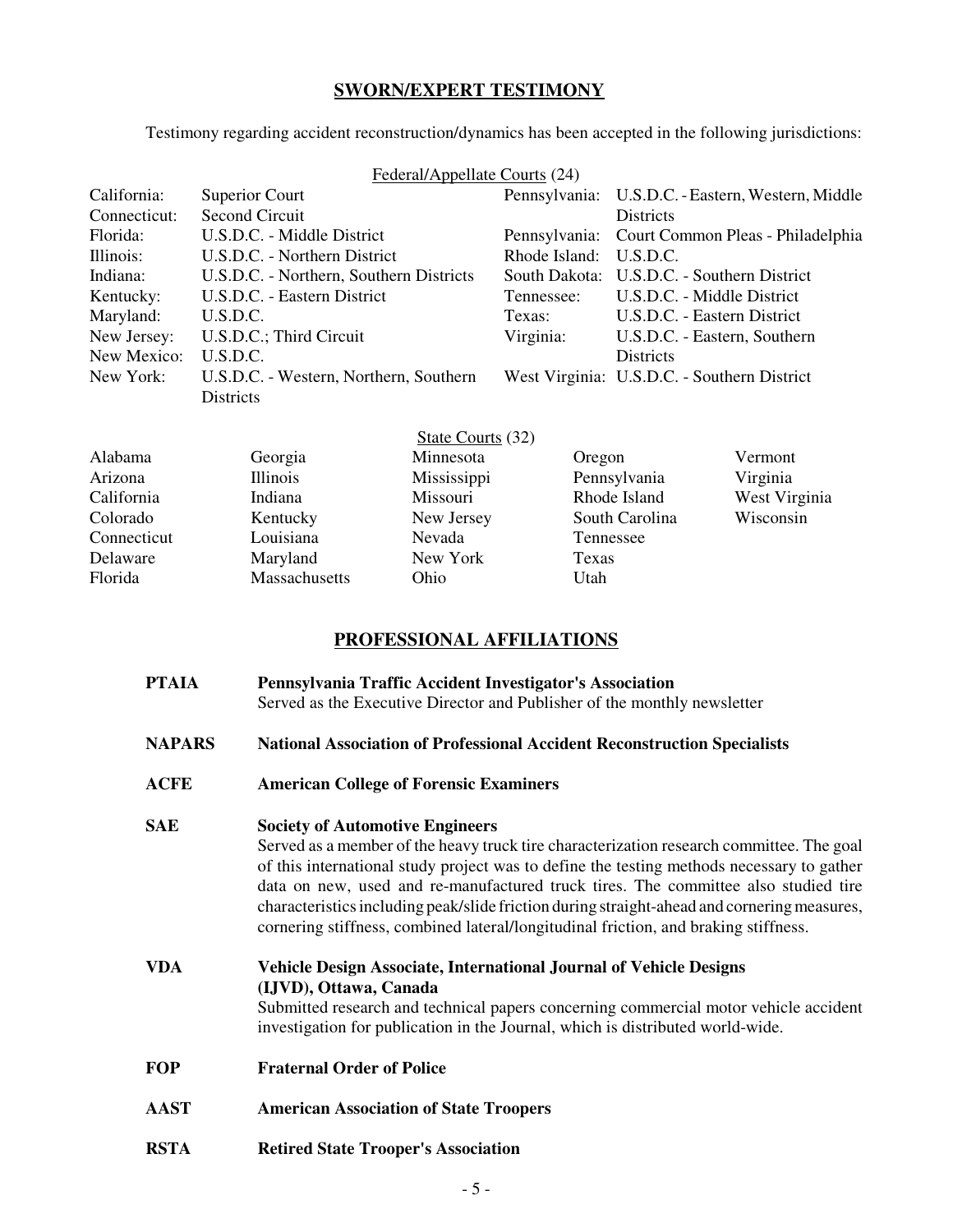# **TYPES OF ACCIDENTS INVESTIGATED / RECONSTRUCTED:**

- Passenger Vehicle (Single Multiple)
- Tractor Trailer (Single Double Trailers)
- $\bullet$  Truck
- Special Mobile Equipment
- Off Road Construction-type Equipment
- Bus (Passenger Van, School, Transit, Intercity & Suburban)
- Emergency Vehicle (Fire Truck, Ambulance & Police)
- Modified Vehicle
- ATV (All Terrain Vehicle off road)
- Motorcycle, Bicycle
- Pedestrian
- Train/Automobile
- Train/Tractor Trailer
- DUI/Drug Related
	- C Occupant Kinematic (*"Studies"*)

# **OVERVIEW OF ASSIGNMENTS**

#### **Pennsylvania State Police**

Duties included accident investigation and reconstruction. Expertise was reconstruction of commercial motor vehicle accidents and interpretation/enforcement of federal, state and local regulations that govern the motor carrier industry. Background permitted attendance at numerous specialized schools/seminars. Numerous instructor certifications, many courtroom appearances and responsibility for high-profile accidents required me to make a multitude of presentations on behalf of the Pennsylvania State Police, including presentations to the American Trucking Association's National Convention, the National Association of Traffic Accident Reconstructionists and Investigators (NATARI), and the Office of the Attorney General (Pennsylvania). Hazardous Materials background also allowed me to serve as a member of the Governor's S.A.R.A. (Superfund Amendments and Reauthorization Act) Committee in Clinton and Centre Counties.

#### **Pennsylvania Department of Education, Traffic Institute for Police Services Police Training Curriculum Specialist**

Responsibilities included development of student training materials for entry and advanced levels of accident investigation, reconstruction, and enforcement training programs, and development of Student projects/examinations for various training programs; and development of Instructor projects/ examinations for various training programs. Programs included, but were not limited to:

> On Scene Accident Investigation - Homicide by Vehicle Advanced Accident Investigation Traffic Accident Reconstruction Inspection Of Commercial Vehicles Involved in Accidents Commercial Vehicle Accident Investigation Enforcement of Commercial Motor Vehicle Inspection Regulations Enforcement of Passenger Motor Vehicle Inspection Regulations Motorcycle Accident Investigation Pedestrian Accident Investigation Occupant Kinematics Modified Vehicle Accident Investigation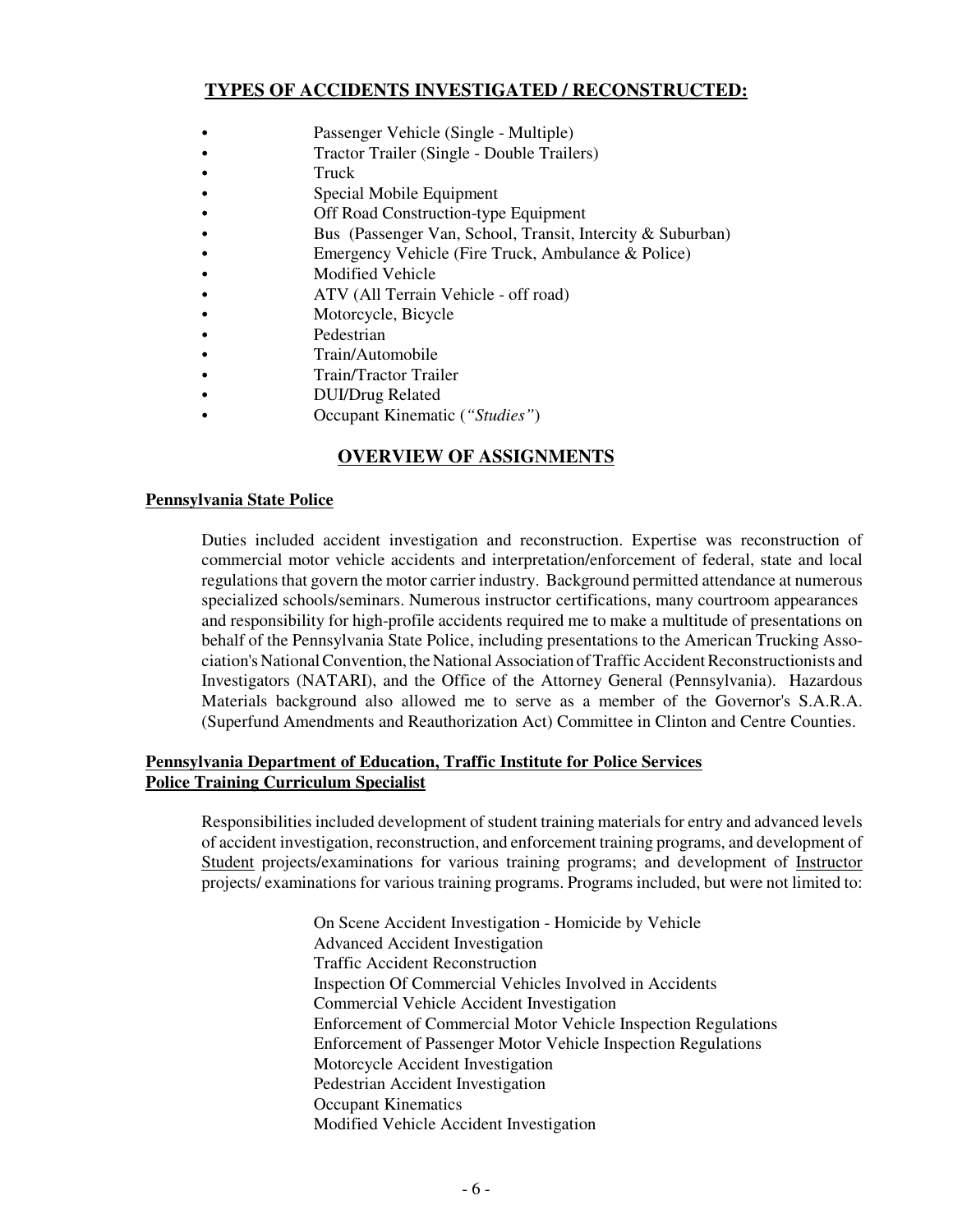#### **OVERVIEW OF ASSIGNMENTS**

(continued)

Duties also included the reconstruction of traffic accidents, which involved measuring of accident sites, inspection of involved vehicles, documenting of mechanical characteristics and crush patterns for speed determination, examination of vehicle interiors to determine occupant contact points, and documentation of causation factors. When the accident reconstruction program was developed into classroom projects that included visual aids, student handouts and student assignments, duties expanded to the development of Instructor course outlines and the monitoring of instructors and contractors with regards to their performance in the classroom.

As part of the job, it was necessary to maintain a working knowledge of the Pennsylvania Motor Vehicle Code, the Rules of Criminal Procedure, the Crimes Code, and the Pennsylvania Inspection Manual, in order to keep updated on all aspects of Traffic Accident Investigation and Reconstruction. In addition, duties also included lecturing both government and the private sector in the area of traffic safety.

#### **University of North Florida, Adjunct Faculty Institute of Police Technology and Management (IPTM) - Instructor:**

On Scene, Advanced, Traffic Accident Reconstruction Commercial Motor Vehicle Accident Reconstruction Advanced Commercial Motor Vehicle Accident Reconstruction Bus Accident Investigation

I primarily instructed two technical courses designed to give the experienced investigator the skills necessary to investigate and reconstruct accidents involving commercial motor vehicle and bus accidents. The Commercial Motor Vehicle Accident Reconstruction training class included the following topics:

Tractor Trailer Nomenclature and Classification System Configuration and Operation Truck Dynamics Driver Responsibilities Tachograph Charts - Log Books Steering and Suspension Systems Tires, Rims and Mounting Trailer Coupling Devices Brake Systems - Air and Hydraulic Detailed Vehicle Inspections Hazardous Material Transportation Weight Shift Problems and Formulas Speed Analysis - Classroom and Field Projects Jack knifing  $\bullet$  Off-Tracking  $\bullet$  Hydroplaning • Rollover Vehicle Dynamics during Emergency Braking

Application of Formulas for Special Situations Brake Force Calculations Field Vehicle Inspections Field Skid Testing, Acceleration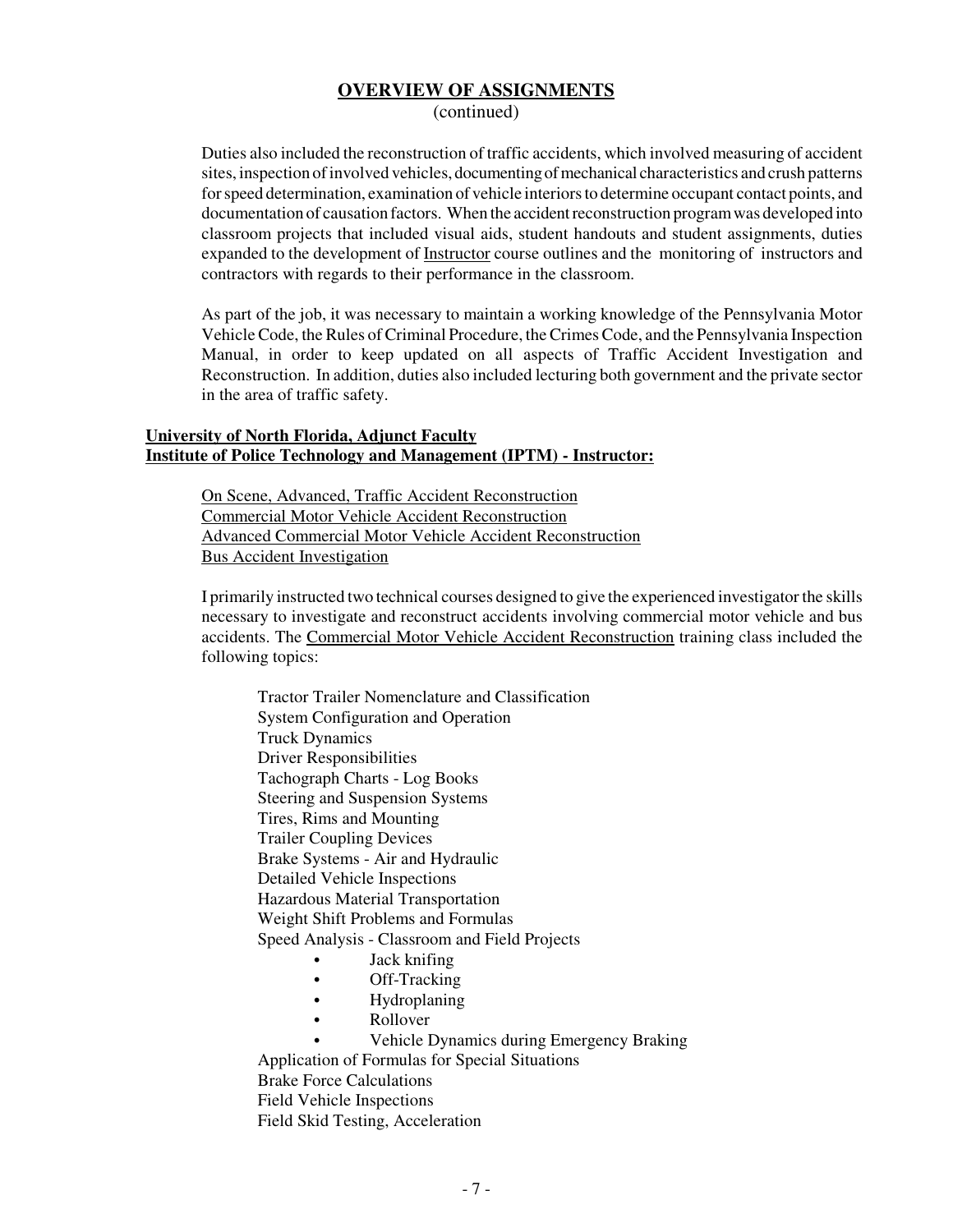# **OVERVIEW OF ASSIGNMENTS**

(continued)

The Bus Accident Investigation Class was one the most intensive offered in the United States. This technical class covered intercity, transit, suburban, and school buses, as well as passenger vans.

An overview of the topics included:

- Bus Nomenclature
- Bus Specifications
- Bus Driver Licensing Procedures
- Bus Safety Regulations (Federal)
- Bus Accident Causation Factors
- Bus Braking Systems
- Bus Door Systems
- Steering Systems
- $\bullet$  Wheels, Rims & Tires
- Frame Construction
- Axle Assemblies
- $\bullet$  Lighting
- Wheelchair Lifts
- Interlocks
- $\bullet$  Vehicle Fires
- Alternative Fuels
- **•** Hazardous Materials Transportation
- Acceleration Deceleration Testing
- Speed Analysis
- Propensity to Roll
- Brake Force Calculations
- Approved School Bus Stops
- Hazardous Walking Route Designations
- Responsibilities of the School Bus Driver
- Responsibilities of the School Administrator
- Out of Service Criteria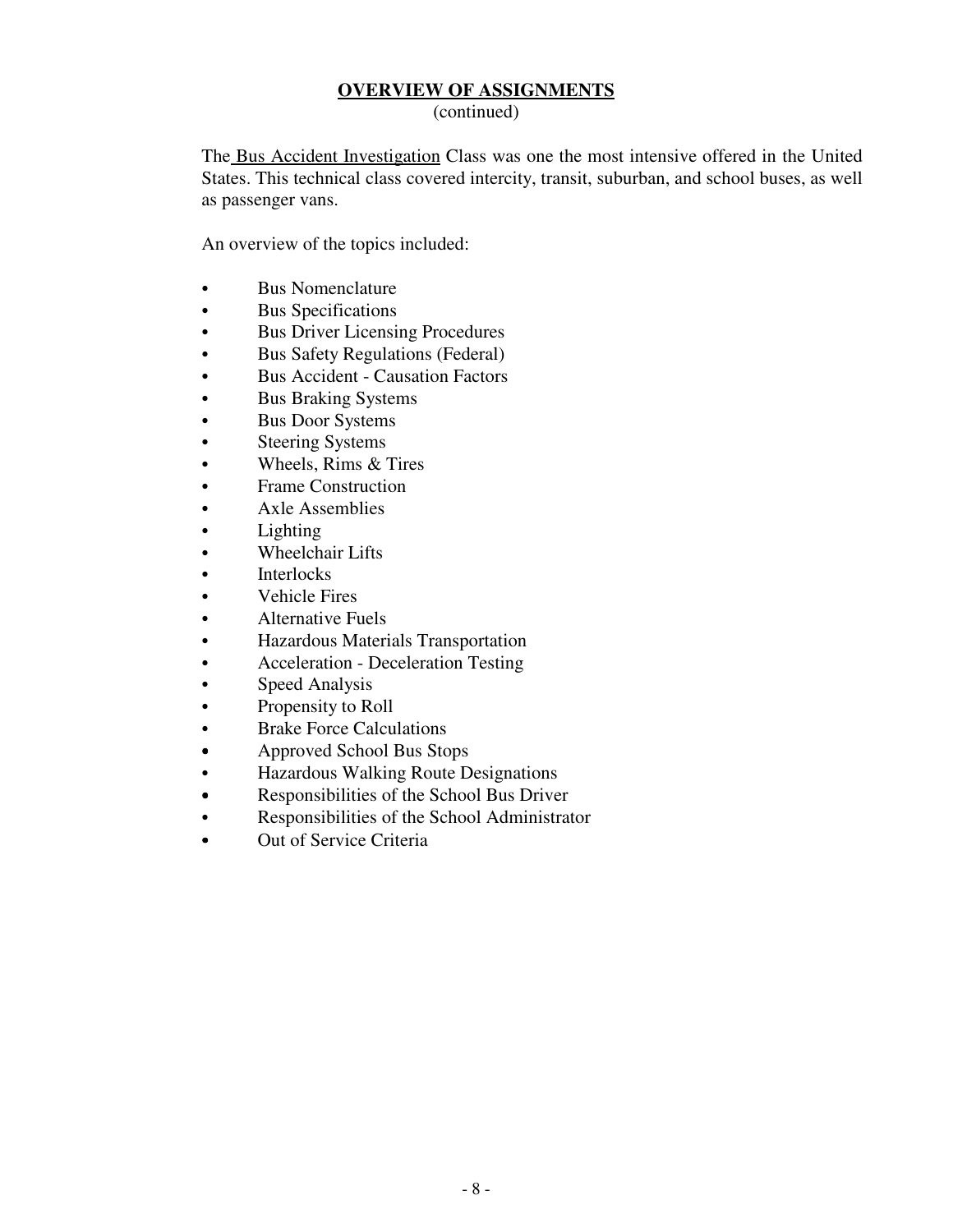# **BACKGROUND**

#### **Education**

| 1965 |  | Graduated - Lock Haven High School, Lock Haven, PA |  |  |  |  |  |
|------|--|----------------------------------------------------|--|--|--|--|--|
|      |  |                                                    |  |  |  |  |  |

- 1970 Graduated Pennsylvania State Police Academy, Hershey<br>1974 Associate Degree, Police Science and Administration,
- Associate Degree, Police Science and Administration,
- Harrisburg Area Community College, Harrisburg

# **Military Service - United States Marine Corps**

| 1965    | Recruit Training, Parris Island, SC          |
|---------|----------------------------------------------|
| 1965    | Advanced Infantry Training, Camp Lejeune, NC |
| 1966-67 | Infantry, South Vietnam                      |
| 1967-69 | United States Naval War College, Newport, RI |
|         | Marine Aide to the President                 |
| 1969    | Honorable Discharge                          |

# **Military Awards**

| 1965    | National Defense Service Medal    |
|---------|-----------------------------------|
| 1967    | Vietnamese Service Medal          |
| 1967    | Vietnamese Campaign Medal         |
| 1967    | <b>Presidential Unit Citation</b> |
| 1966-67 | Purple Heart (2)                  |
| 1968    | Good Conduct Medal                |

#### **Experience**

Pennsylvania State Police - Major Assignments:

|         | 1970                                                                      | Patrol Section - Gettysburg                                                 |  |  |  |
|---------|---------------------------------------------------------------------------|-----------------------------------------------------------------------------|--|--|--|
|         | 1970-71                                                                   | Patrol Section - Harrisburg                                                 |  |  |  |
|         | 1971-73                                                                   | Troop Community Relations Officer, Harrisburg                               |  |  |  |
|         | 1973-79                                                                   | Troop Training Officer, Harrisburg                                          |  |  |  |
|         | 1980-92                                                                   | Interstate Patrol, Milesburg                                                |  |  |  |
|         | 1992                                                                      | Retired                                                                     |  |  |  |
| 1975-79 |                                                                           | Harrisburg Area Community College                                           |  |  |  |
|         | Instructor:                                                               |                                                                             |  |  |  |
|         | Vehicle Code                                                              |                                                                             |  |  |  |
|         |                                                                           | <b>Accident Investigation</b>                                               |  |  |  |
|         |                                                                           | Drug Identification                                                         |  |  |  |
| 1989-93 |                                                                           | Pennsylvania Department of Education, Traffic Institute for Police Services |  |  |  |
|         | Municipal Police Consultant; Instructor:                                  |                                                                             |  |  |  |
|         | Program Development, On Scene Accident Investigation, Advanced Accident   |                                                                             |  |  |  |
|         | Investigation, Accident Reconstruction, Commercial Motor Vehicle Accident |                                                                             |  |  |  |
|         |                                                                           | Reconstruction, Occupant Kinetics, Pedestrian Accident, Motorcycle          |  |  |  |
|         |                                                                           | Accidents, Modified Vehicle Accidents, PA Commercial/Passenger              |  |  |  |
|         |                                                                           | <b>Vehicle Inspection Regulations</b>                                       |  |  |  |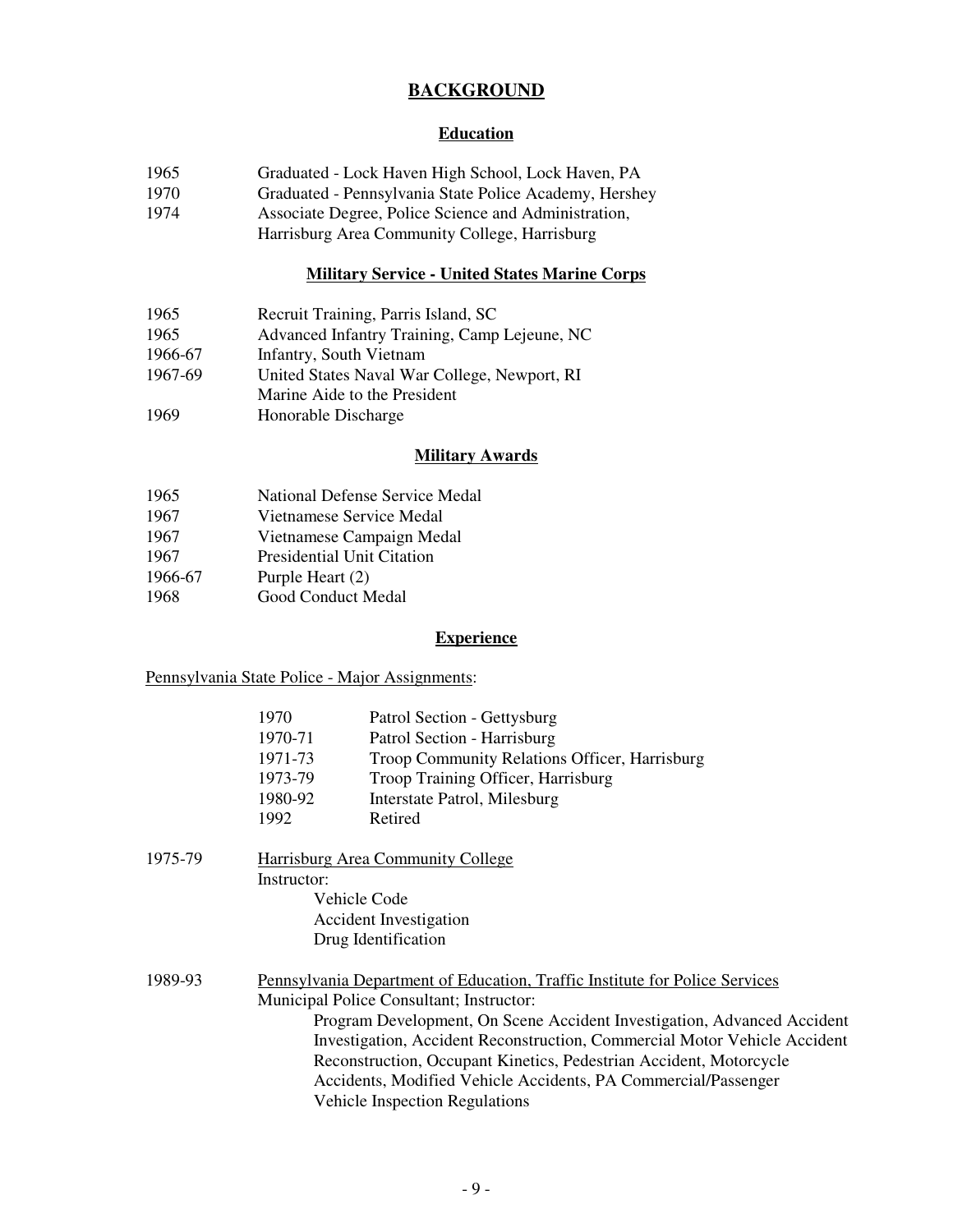# **BACKGROUND**

# (continued)

| 1993-98      | University of North Florida, Institute of Police Technology & Management<br>(IPTM), Instructor:<br>On Scene Accident Investigation, Advanced Accident Investigation,<br>Accident Reconstruction, Commercial Motor Vehicle Accident Reconstruction,<br>Advanced Commercial Motor Vehicle Accident Reconstruction, Bus Accident<br>Reconstruction |
|--------------|-------------------------------------------------------------------------------------------------------------------------------------------------------------------------------------------------------------------------------------------------------------------------------------------------------------------------------------------------|
| 1993-97      | Pennsylvania Traffic Accident Investigator's Association (PTAIA)<br><b>Executive Director and Publisher - Monthly Newsletter</b>                                                                                                                                                                                                                |
| 1994-97      | <b>Accident Investigator's Quarterly</b><br>Publisher - Quarterly Newsletter                                                                                                                                                                                                                                                                    |
| 1996-98      | Kotowski & Rickard, Inc.<br>Partner                                                                                                                                                                                                                                                                                                             |
| 1992-2002    | Steven W. Rickard & Associates<br>Sole Proprietor/Owner                                                                                                                                                                                                                                                                                         |
| 2002-Present | Steven W. Rickard and Associates, Inc.<br>President                                                                                                                                                                                                                                                                                             |

# **Other Experience - Miscellaneous**

| 1968-1969 | Montgomery Ward |
|-----------|-----------------|
|           | Warehouse       |

- 1976 Pilot Trucking
- 1977 Carolina Freight
- 1978-1979 Federal Express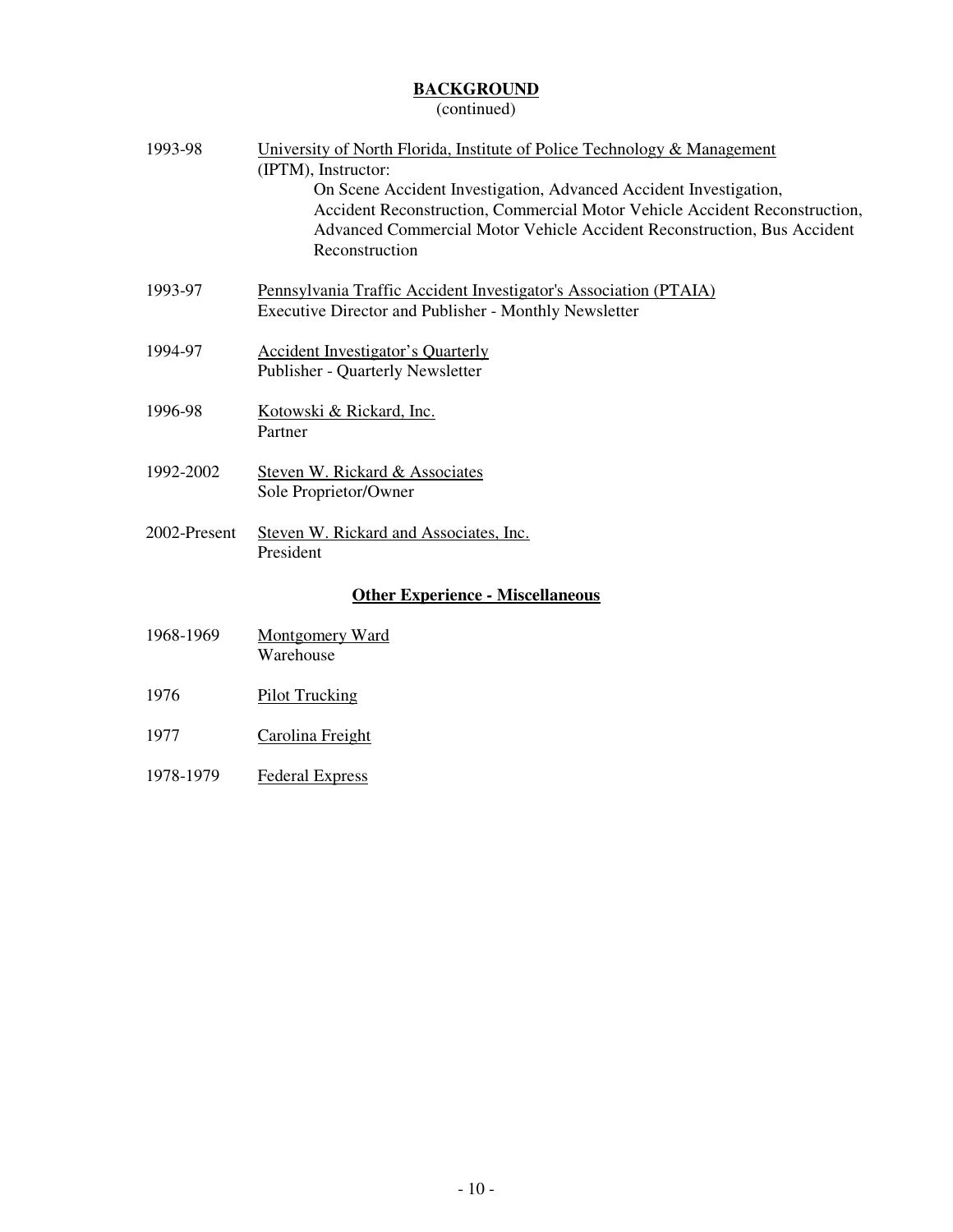# **INSTRUCTOR CERTIFICATIONS**

- 1972 Instructor Pennsylvania State Police Academy
- 1976 Pennsylvania Municipal Police Officer Training & Education Committee

#### Introduction to the Criminal Justice System

- 1. Police History
- 2. Foundations and Functions of the Criminal Justice System
- 3. Role of the Police in the Criminal Justice System

#### Law

- 1. Court Systems and Procedures
- 2. Applications of the United States Constitution to Local Police Procedures<br>3. Application of the Bill of Rights to Local Police Procedures
- 3. Application of the Bill of Rights to Local Police Procedures
- 4. Law Re Search & Seizure
- 5. Law Re Arrest
- 6. Law Re Use of Force
- 7. Law Re Police Interrogation
- 8. Law Re Evidence
- 9. Rules of Criminal Procedures

#### Human Values and Problems

- 1. Juvenile Programs & Investigation; Juvenile Delinquency Act
- 2. Police-Community Relations, Police-Public Relations, Police Ethics<br>3. Human Relations: Cultural Awareness
- 3. Human Relations; Cultural Awareness
- 4. Crisis Intervention; Mental Health Act
- 5. Service Calls

#### Patrol and Investigation Procedures

- 1. Pennsylvania Crimes Code, Controlled Substance Act
- 2. Pennsylvania Motor Vehicle Code, Accident and Investigation
- 3. Patrol Procedures, Crime Prevention
- 4. Preliminary Investigation
- 5. Criminal Investigation
- 6. Report Writing & Communication

#### Police Proficiency

- 1. Physical Conditioning & Defensive Tactics
- 2. Techniques & Mechanics of Arrest
- 3. Driver Training
- 4. Public Safety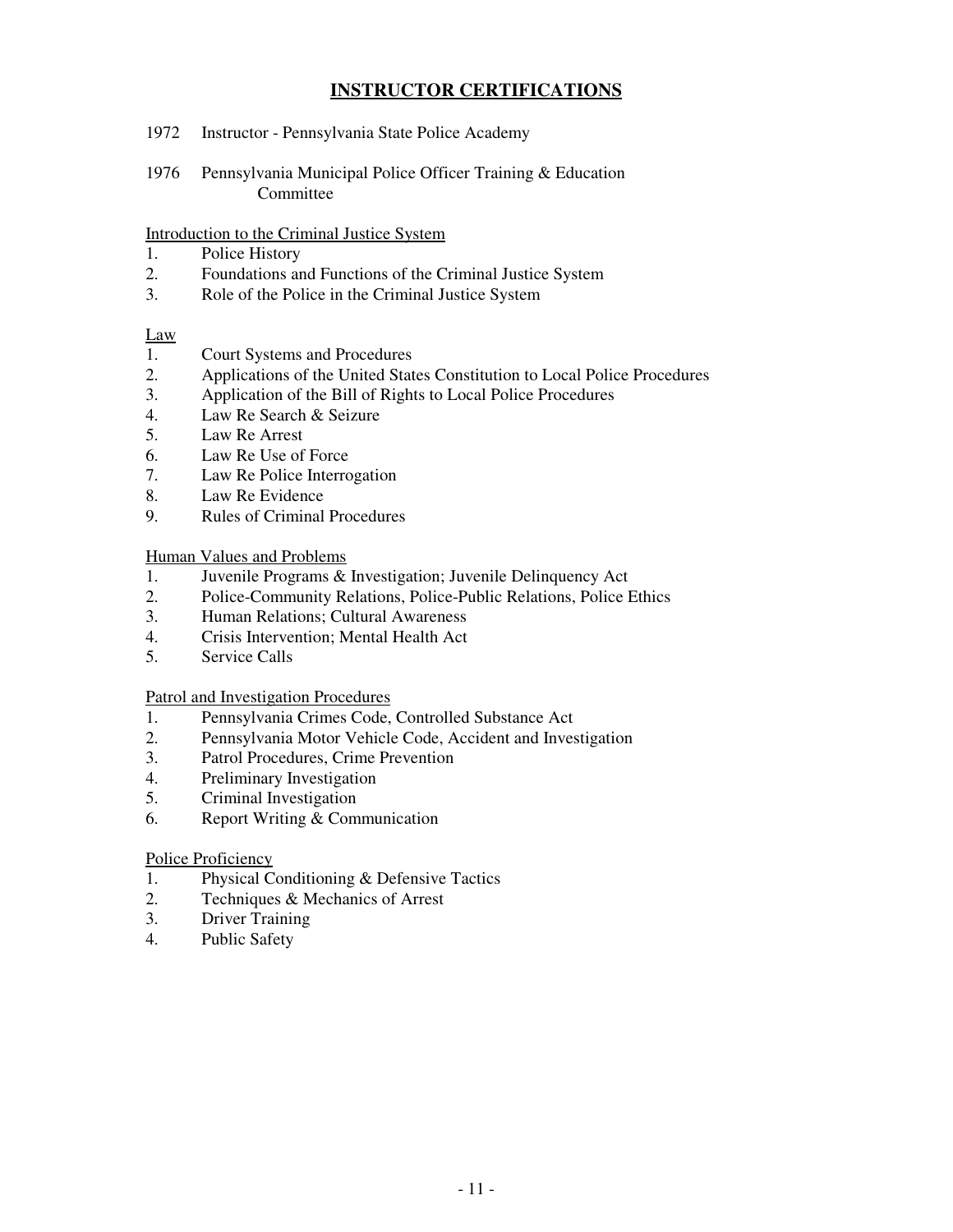# **INSTRUCTOR CERTIFICATIONS (Accident Related)**

The following certifications are from the Pennsylvania Department of Education, Traffic Institute for Police Services (TIPS).

- 1989 On Scene Accident Investigation Homicide by Vehicle
- 1989 Advanced Accident Investigation
- 1989 Commercial Vehicle Accident Investigation
- 1990 Traffic Accident Reconstruction
- 1990 Motorcycle Accident Investigation
- 1990 Pedestrian Accident Investigation
- 1990 Occupant Kinematics
- 1991 Modified Vehicle Accident Investigation

# **INSTRUCTOR CERTIFICATIONS (Miscellaneous)**

- 1970 Advanced Lifesaving American Red Cross
- 1971 Radar Pennsylvania State Police Academy
- 1972 Crimes Code Pennsylvania State Police Academy
- 1972 Vehicle Code Pennsylvania State Police Academy
- 1973 CPR American Red Cross
- 1974 Video Camera Pennsylvania State Police Academy
- 1974 Radiological Survey Equipment/Monitoring Pennsylvania State Police Academy
- 1975 Handling of Urban Bomb Threats Pennsylvania State Police Academy
- 1975 Defensive Driver Course National Safety Council
- 1975 Accident Investigation Pennsylvania State Police Academy
- 1983 DUI Driver Awareness Program, Pennsylvania State Police Academy
- 1990 CDL (Commercial Driver's License) Highway Users Federation, Washington, DC

# **SPECIAL SEMINARS ATTENDED**

| 1972 | 40 hours | Drug Identification - Pennsylvania State Police Academy                  |
|------|----------|--------------------------------------------------------------------------|
| 1973 | 8 hours  | Civil Disturbance Training - Penn State University                       |
| 1974 | 40 hours | Psychotropic Drug Identification - Hershey Medical Center, Hershey       |
| 1974 | 8 hours  | Seat Belt Safety Seminar - American Automobile Association, Richmond, VA |
| 1976 | 8 hours  | Hostage Negotiations - New York City Police Department, New York, NY     |
| 1978 | 40 hours | Commercial Security - Harrisburg Area Community College, Harrisburg      |
| 1978 | 40 hours | Retail Security - Harrisburg Area Community College                      |
| 1978 | 40 hours | Arson Investigation - Harrisburg Area Community College                  |
| 1978 | 40 hours | Fire Science; Structural Design - Harrisburg Area Community College      |
| 1986 | 40 hours | Operation Whiteline, Drug Seizures - Pennsylvania State Police Academy   |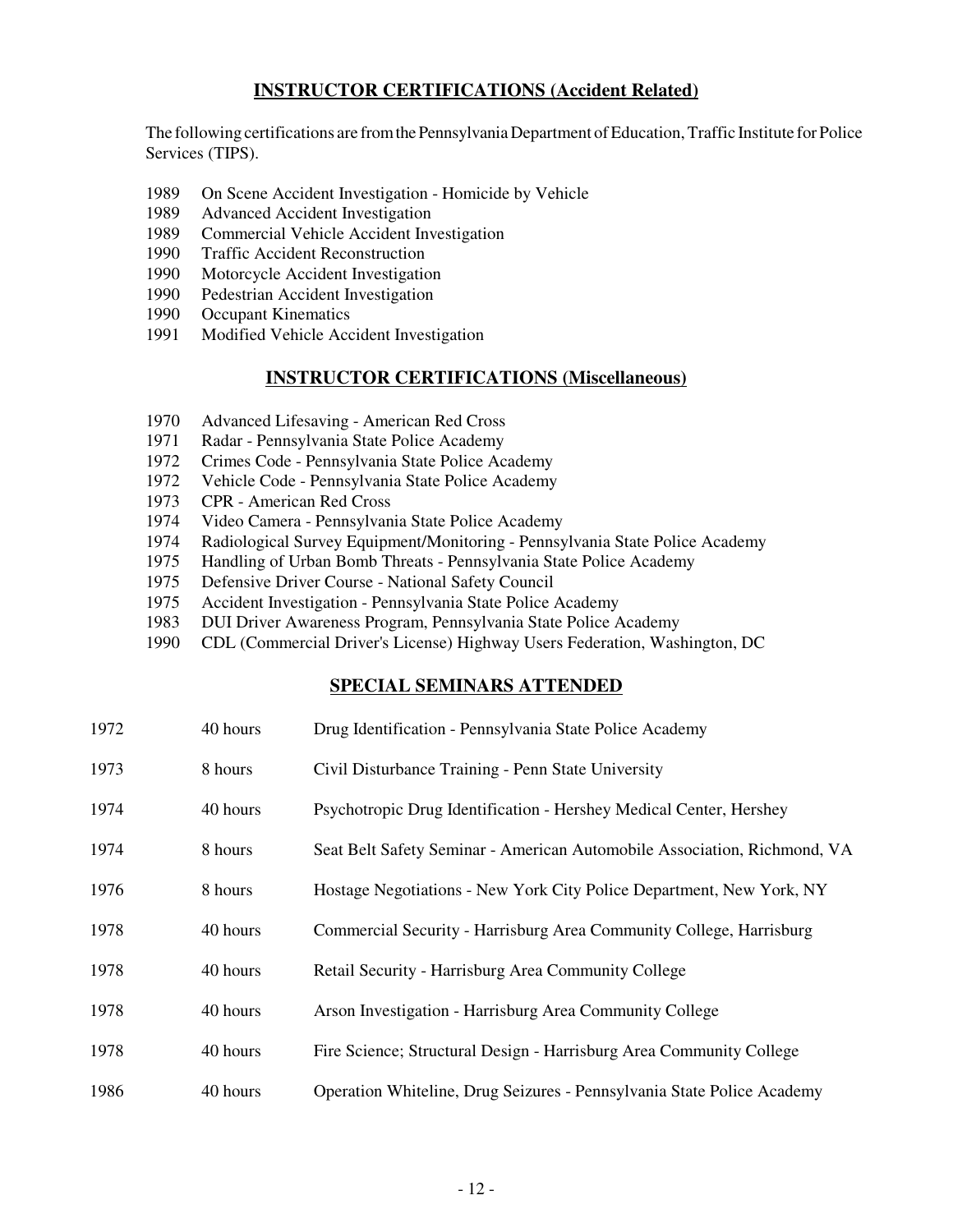# **SPECIAL SEMINARS ATTENDED**

(continued)

| 1987 | 20 hours | Recognition of Hazardous Materials - Pennsylvania State Fire Academy |  |
|------|----------|----------------------------------------------------------------------|--|
|      |          |                                                                      |  |

2003 16 hours Automatic On-Board Recording Devices for Commercial Motor Vehicles - Federal Motor Carrier Safety

# **TECHNICAL SCHOOLS ATTENDED**

| 1979 | 8 hours   | Weights and Measures Certification - Pennsylvania Department of Agriculture,<br>Harrisburg                                                                                              |
|------|-----------|-----------------------------------------------------------------------------------------------------------------------------------------------------------------------------------------|
| 1986 | 40 hours  | Heavy Air Brake Specialist Certification - Bendix Corporation, Elyria, OH                                                                                                               |
| 1986 | 40 hours  | Hazardous Materials Compliance & Enforcement - United States Department of<br>Transportation, Glenn Falls, NY                                                                           |
| 1986 | 40 hours  | Cargo Tank Roadside Inspection - United States Department of Transportation,<br>Dover, DE                                                                                               |
| 1986 | 40 hours  | National Uniform Driver - Vehicle Inspector Certification<br>United States Department of Transportation,<br>Federal Highway Administration, Greensburg, PA                              |
| 1987 | 80 hours  | Instructor Certification, Hazardous Materials Compliance, Enforcement and<br>Transportation, United States Department of Transportation, Traffic Safety<br>Institute, Oklahoma City, OK |
| 1988 | 100 hours | Certified Inspection Mechanic; All vehicle classes, Pennsylvania Department of<br>Transportation, Williamsport, PA                                                                      |
| 1988 | 80 hours  | On-scene Accident Investigation - Pennsylvania Department of Education,<br>Meadville, PA                                                                                                |
| 1988 | 80 hours  | Advanced Accident Investigation - Pennsylvania Department of Education, Traffic<br>Institute for Police Services (TIPS), Fallsington, PA                                                |
| 1988 | 20 hours  | Inspection of Commercial Vehicles in Accidents - IPTM, University of North<br>Florida, Jacksonville                                                                                     |
| 1988 | 20 hours  | Commercial Vehicle Accident Investigation - IPTM, University of North Florida,<br>Jacksonville                                                                                          |
| 1989 | 15 hours  | Bus Accident Investigation - United States Department of Transportation, Donora,<br>PA                                                                                                  |
| 1989 | 80 hours  | Accident Reconstruction - Pennsylvania Department of Education, Elizabethtown,<br>PA                                                                                                    |
| 1990 | 24 hours  | Computer-Assisted Accident Reconstruction, Pennsylvania Department of<br><b>Education</b> , Harrisburg                                                                                  |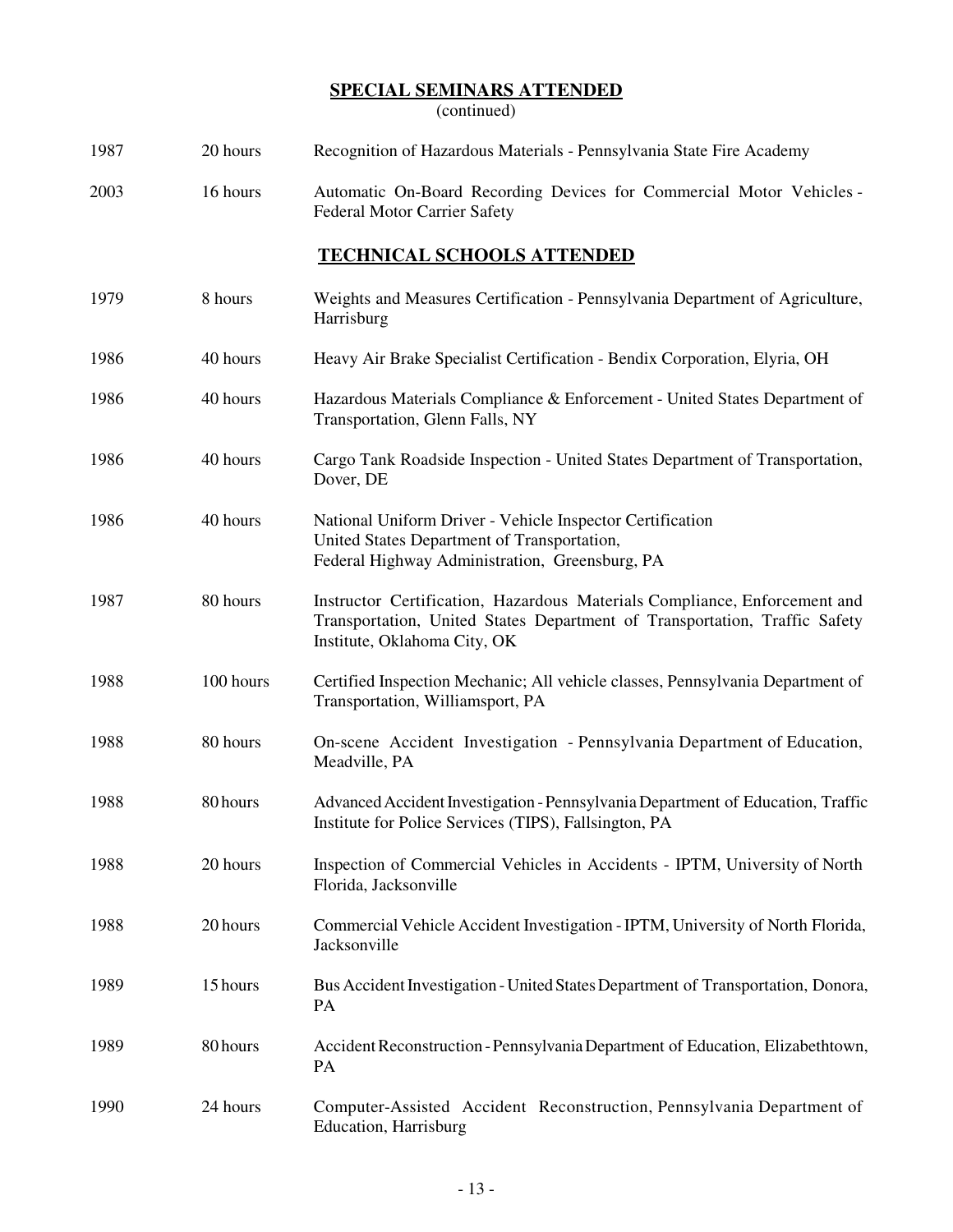| 1990 | 40 hours | Special Problems in Accident Reconstruction Seminar - Institute of Police<br>Technology and Management, University of North Florida, Jacksonville                                                                                                                                                                                                                                                                                                                                                                                                                                                                                             |
|------|----------|-----------------------------------------------------------------------------------------------------------------------------------------------------------------------------------------------------------------------------------------------------------------------------------------------------------------------------------------------------------------------------------------------------------------------------------------------------------------------------------------------------------------------------------------------------------------------------------------------------------------------------------------------|
|      |          | Legal Issues<br><b>Vehicle Autopsies</b><br>Weight Shift<br>Photogrammetry/Templates<br>Motorcycle Dynamics<br><b>Hazardous Materials</b><br>Motorcycle Stopping Characteristics<br>Railroad Grade Crossing Accidents<br>Tire and Pavement Frictions<br>Trailer Stability in Articulated Vehicles<br><b>Accident Reconstruction Photographics</b><br>$\bullet$<br>Video Animation in Accident Reconstruction<br>$\bullet$<br><b>IPTM Crash Studies</b><br>$\bullet$                                                                                                                                                                           |
| 1991 | 8 hours  | Hydraulic Brake School, Bendix Corporation, Elyria, OH                                                                                                                                                                                                                                                                                                                                                                                                                                                                                                                                                                                        |
| 1991 | 8 hours  | Bendix Air Brakes, TIPS, Harrisburg                                                                                                                                                                                                                                                                                                                                                                                                                                                                                                                                                                                                           |
| 1991 | 24 hours | Special Problems: Commercial Vehicle Accidents, TIPS                                                                                                                                                                                                                                                                                                                                                                                                                                                                                                                                                                                          |
| 1991 | 40 hours | Special Problems Seminar - IPTM, University of North Florida, Jacksonville                                                                                                                                                                                                                                                                                                                                                                                                                                                                                                                                                                    |
|      |          | <b>Critical Speed Problems</b><br>٠<br>Tool and Technique for Motorcycle Accidents<br>$\bullet$<br><b>Interviewing Techniques</b><br>$\bullet$<br>Pedestrians in Accidents<br>Trailer Conspicuity (Commercial Vehicle)<br>Trailer Under-ride (Commercial Vehicle)<br>Use of Crime Lab in Accident Reconstruction<br>Vehicle Damage Analysis<br><b>Sudden Vehicle Acceleration</b><br>The Right Hand Coordinate System in Momentum Analysis<br>Motorcycle Tires and Associated Problems<br>Occupant Strike Zones and Kinematics<br>Modified Vehicles in Accidents<br><b>Expert Witness Guidelines</b><br><b>Vehicle Stiffness Coefficients</b> |
| 1992 | 40 hours | Special Problems Seminar - IPTM, University of North Florida, Jacksonville<br>Graphic Solutions to Time/Distance Problems<br>Effects of Sudden Wind Blast on Moving Vehicles<br>Traffic Engineering for Reconstructionists<br>The Reconstructionist's Library<br>Crush Applications, Limitations & Protocol<br>Trigonometry/Geometry, Physics Review                                                                                                                                                                                                                                                                                          |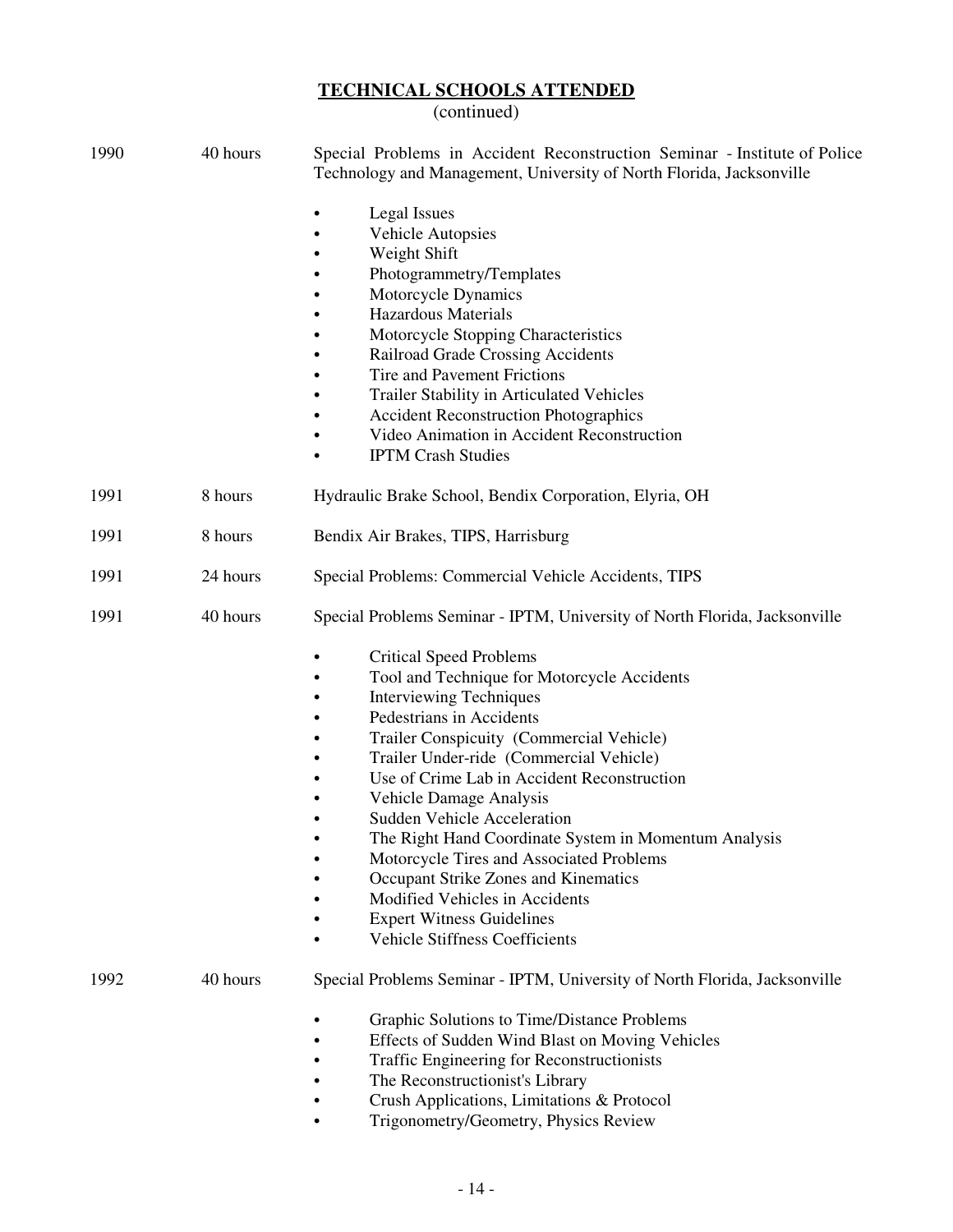#### (continued)

|      |          | Diagraming for 360 degree Momentum<br>Video Taping Accident Scenes<br><b>Bicycle Accident Reconstruction</b><br>Measuring Techniques for Crush Damage<br>Insurance Fraud Cases for the Reconstructionist<br><b>Forensic Animation</b><br>Understanding Drag/Coefficient of Friction<br><b>Accident Potential of Small Trailers</b><br>Three Dimensional Computer Animation<br>Major Accident Reconstruction<br>Accident Reconstruction Associations & General Information<br>٠                                                                                                                                                       |
|------|----------|--------------------------------------------------------------------------------------------------------------------------------------------------------------------------------------------------------------------------------------------------------------------------------------------------------------------------------------------------------------------------------------------------------------------------------------------------------------------------------------------------------------------------------------------------------------------------------------------------------------------------------------|
| 1992 | 15 hours | Seminar - IATAI (Illinois Association of Traffic Accident Investigators), Illinois<br>State University, Normal, IL                                                                                                                                                                                                                                                                                                                                                                                                                                                                                                                   |
|      |          | Low Speed Impact<br>$\bullet$<br>Video Techniques - Accident Reconstruction<br>Articulated Vehicles in Accidents<br>The Performance of Brakes on Heavy Trucks<br>Points of Trials - Accident Site Reconstruction                                                                                                                                                                                                                                                                                                                                                                                                                     |
| 1993 | 40 hours | Special Problems Seminar - IPTM, University of North Florida, Jacksonville<br>Analyzing Night-time Accidents<br><b>Tractor Trailer Jackknife Problems</b><br><b>Computer Programs</b><br>Deceleration and Accelerometers<br>Accident Fraud Part II<br><b>Investigating Rollover Accidents</b><br>Post-Collision Lamp Examination<br>Math Toolbox<br><b>Autosketch Computer Enhancing</b><br>Mechanical Vehicle Inspection<br>Airborne Accidents<br>Friction and Energy<br>Occupant/Pedestrian Injury Analysis<br><b>Computerized Accident Drawing</b><br>NTSB's Role in Major Accident Reconstruction<br>New Automotive Technologies |
| 1993 | 40 hours | Commercial Vehicle Accident Reconstruction - National<br>Advanced<br>Transportation Safety Board, Breezewood, PA<br>The Theory of Weight and Balance<br>Rollover Threshold w/ Superelevation<br>Rollover Speed<br>Rollover Speed w/ Superelevation<br>Center of Mass Displacement in Turns                                                                                                                                                                                                                                                                                                                                           |

• Air Brake Efficiency - Calculation Methodology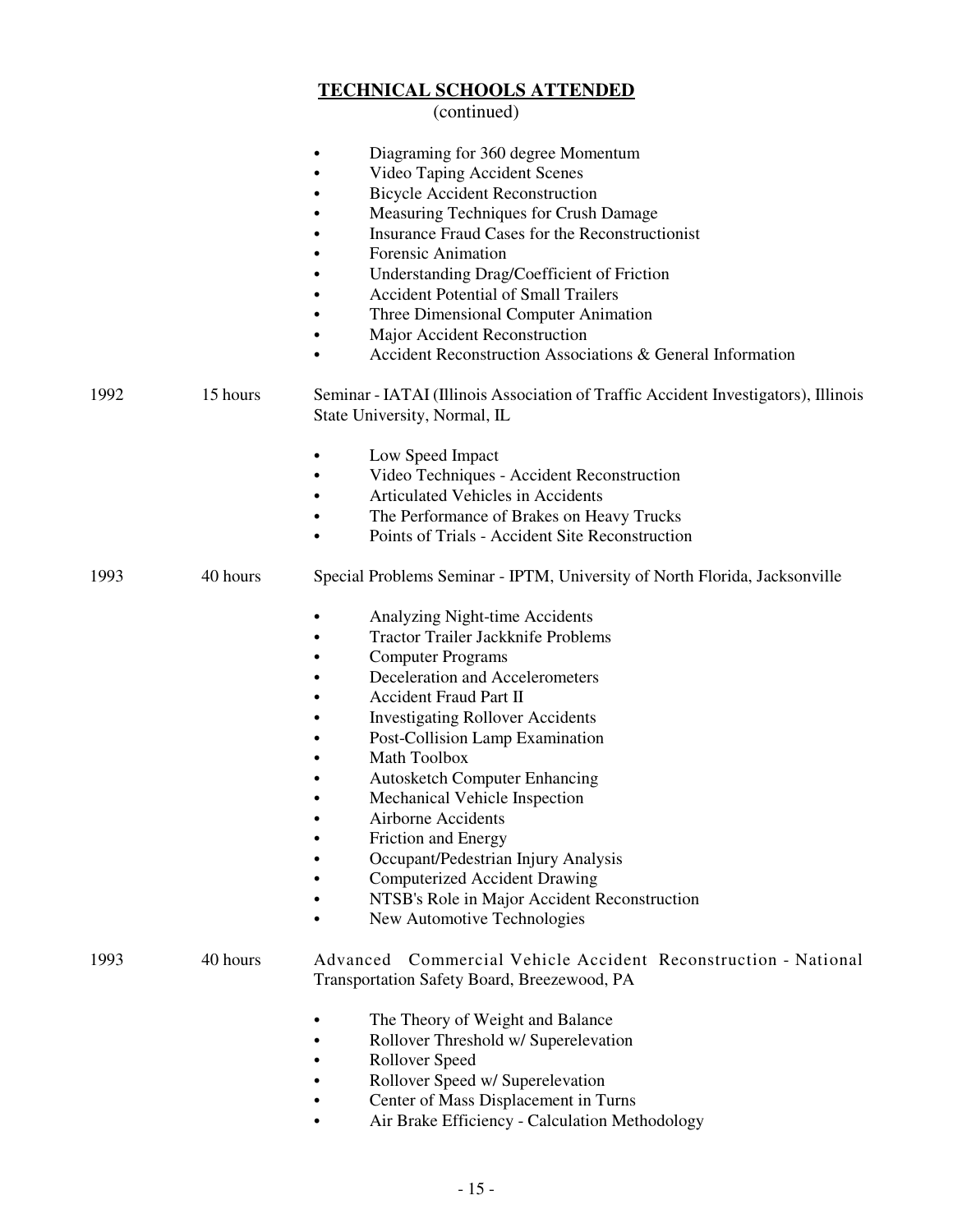|      |          | <b>Heavy Vehicle Deceleration Testing</b><br><b>Commercial Vehicle Instabilities</b><br>Braking Forces, Roll Stability, Cornering Stability<br>Rearward Amplification of Forces to Trailer(s)<br><b>Commercial Vehicle Dynamics Analysis</b><br>Heat Effect on S-Cam Brakes<br>$\bullet$                                                                                                                                                                                                                                                                                                                                                                                                                           |
|------|----------|--------------------------------------------------------------------------------------------------------------------------------------------------------------------------------------------------------------------------------------------------------------------------------------------------------------------------------------------------------------------------------------------------------------------------------------------------------------------------------------------------------------------------------------------------------------------------------------------------------------------------------------------------------------------------------------------------------------------|
| 1994 | 40 hours | Advanced Traffic Accident Investigation with the use of Microcomputers, IPTM,<br>University of North Florida, Jacksonville                                                                                                                                                                                                                                                                                                                                                                                                                                                                                                                                                                                         |
|      |          | Speed Change from Crush Damage<br>Computer-Aided Linear Momentum Analysis<br>$\bullet$<br>Delta-V and the Relationship to Collision Dynamics<br>$\bullet$<br>Post-Impact Trajectory Calculation<br>Vector Analysis                                                                                                                                                                                                                                                                                                                                                                                                                                                                                                 |
| 1994 | 40 hours | Special Problems Seminar - IPTM, University of North Florida, Jacksonville                                                                                                                                                                                                                                                                                                                                                                                                                                                                                                                                                                                                                                         |
|      |          | <b>Radial Tire Belt Separations</b><br>$\bullet$<br><b>Restraint System Examination</b><br>Overview of Computer (Accident-Related) Software<br>$\bullet$<br>Auto Stats and Quik Calc<br>٠<br>Truck Brake Failure Analysis<br>Vehicle Damage Analysis<br>Ground-Based Aerial Crush Photography<br>Air Bag Technology and Development<br>Virtual Phototyping (Accident Reconstruction)<br><b>Understanding Medical Examinations (Body Works)</b><br><b>Rollover Accidents</b><br><b>Tartis System</b><br><b>Underride Accidents</b><br><b>Accident Reconstruction Reporting</b><br>$\bullet$<br>An Overview of the Total Station<br>Commercial Motor Vehicle Accident Reconstruction:<br>"Following the Paper Trail" |
|      |          | "Following the Paper Trail" provided information to assist the<br>commercial motor vehicle accident investigator in determining whether<br>the actions or inactions of the driver/carrier caused or contributed to the<br>accident. The material for the presentation was based on the regulations<br>imposed by 49 CFR, Parts 383 - 396. I researched, wrote and presented<br>the material to over 200 students attending this seminar.                                                                                                                                                                                                                                                                           |
| 1995 | 40 hours | Special Problems Seminar - IPTM, University of North Florida, Jacksonville                                                                                                                                                                                                                                                                                                                                                                                                                                                                                                                                                                                                                                         |
|      |          | Accident Animation and Simulation - Legal Issues<br>Physical Evidence vs. The Eyewitness<br>Vector Analysis Using Coordinate Math<br><b>Accident Reconstruction Math</b>                                                                                                                                                                                                                                                                                                                                                                                                                                                                                                                                           |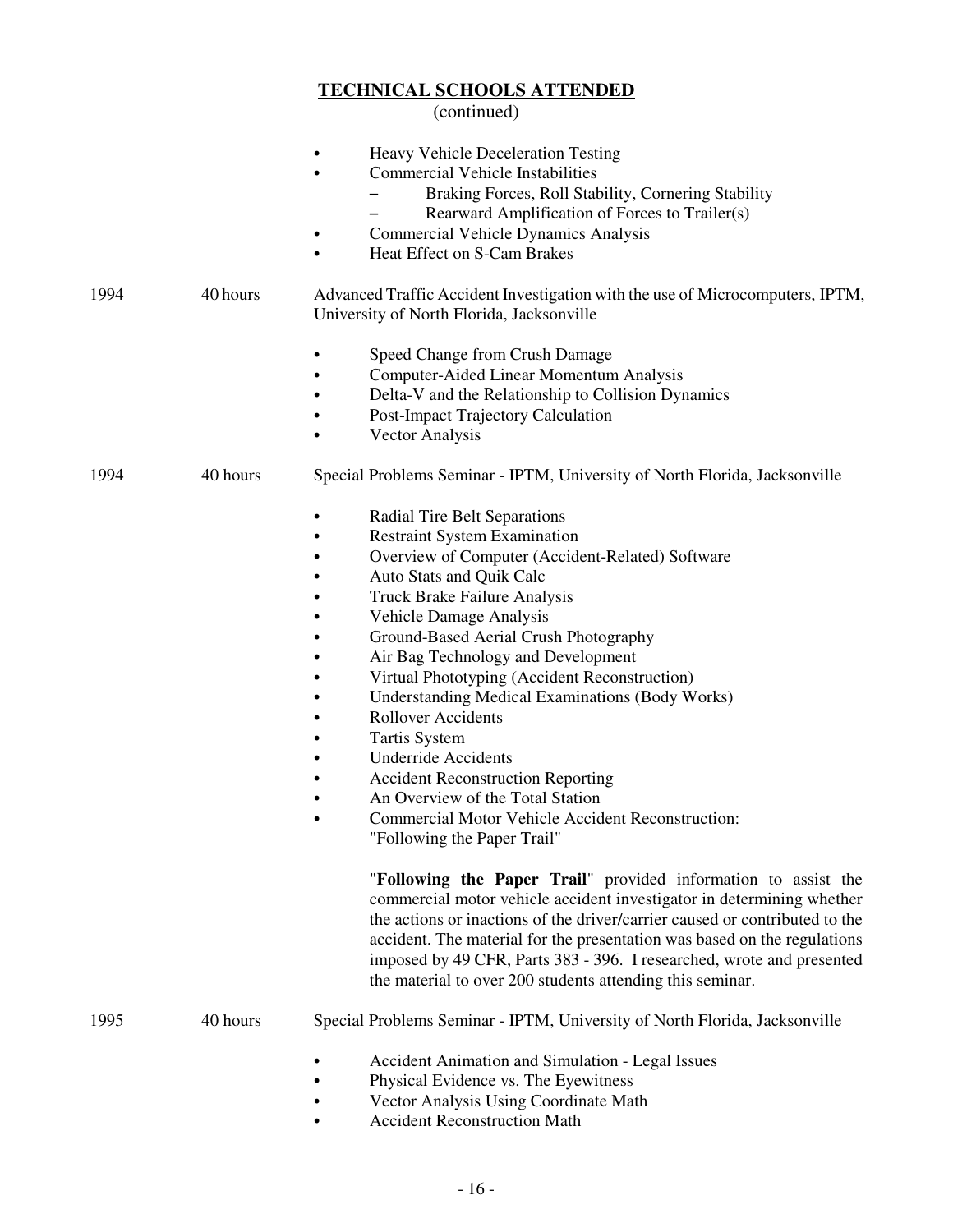|      |          | Vehicle Fire Analysis<br>Occupant Kinematics and Human Tissue Injury Analysis<br>Developing Demonstrative Evidence<br>Tire Forensics, Friction and Tire Forces<br>Multi-Unit Commercial Vehicle Analysis<br>Motorcycle Accident Reconstruction<br><b>Headlight Pattern Analysis</b><br>Night Visibility and Human Factors<br>New Automotive Lamp Technology<br><b>Bus Accident Investigation</b>                                                                                                                                                                                                                                                                                                                                                                                                                   |
|------|----------|--------------------------------------------------------------------------------------------------------------------------------------------------------------------------------------------------------------------------------------------------------------------------------------------------------------------------------------------------------------------------------------------------------------------------------------------------------------------------------------------------------------------------------------------------------------------------------------------------------------------------------------------------------------------------------------------------------------------------------------------------------------------------------------------------------------------|
|      |          | "Bus Accident Investigation" was presented to over 200 accident investigators<br>from around the world and provided information concerning the latest technical<br>training in accident reconstruction. I co-authored the training class notebook and<br>outline and presented the overview of the textbook and week-long training class.                                                                                                                                                                                                                                                                                                                                                                                                                                                                          |
| 1996 | 40 hours | Special Problems Seminar - IPTM, University of North Florida, Jacksonville                                                                                                                                                                                                                                                                                                                                                                                                                                                                                                                                                                                                                                                                                                                                         |
|      |          | The Police Role in Product Liability Investigations<br><b>Tire Retread Technology</b><br>Computer-aided Collision Prediction<br><b>Effects of Aerodynamics on Vehicles</b><br>Low-Speed Impact Analysis<br>Acceleration-Deceleration/Time & Distance Review<br>Major Underground Rail Accidents<br>Pedestrian Hit and Run Investigations<br>Accident Video in Night and Low Light Applications<br>Human Factors/Perception and Response<br>The Media and Fatal Accident Investigations<br>School Bus Accident Analysis and Litigation<br>I researched and wrote a paper concerning "School Bus Accident Analysis and<br>Litigation." I co-presented the material with Peter Kotowski to over 250 accident<br>reconstructionists, engineers and law enforcement officers attending the Special<br>Problems Seminar. |
| 1996 | 24 hours | Occupant Kinematics, Maryland State Police Academy, Reisterstown, Maryland                                                                                                                                                                                                                                                                                                                                                                                                                                                                                                                                                                                                                                                                                                                                         |
| 1997 | 40 hours | Special Problems Seminar - IPTM, University of North Florida, Jacksonville                                                                                                                                                                                                                                                                                                                                                                                                                                                                                                                                                                                                                                                                                                                                         |
|      |          | <b>Accident Reconstruction Legal Issues</b><br>Motorcycle Accident Investigation: Review and Refresher<br>Bicycle vs. Vehicle Accident Investigation Techniques<br>Effects of Tire Compounds on Friction Testing<br>Commercial Vehicle Brake Systems - w/ABS<br><b>Advanced Computer Collision Diagraming</b><br>Side Impact Low Speed Collisions<br>Predicting Delta-V from Damage Analysis<br><b>Trial Strategy and Courtroom Testimony</b><br>Acceleration/Deceleration Rates - Tracked Recreational Vehicles                                                                                                                                                                                                                                                                                                   |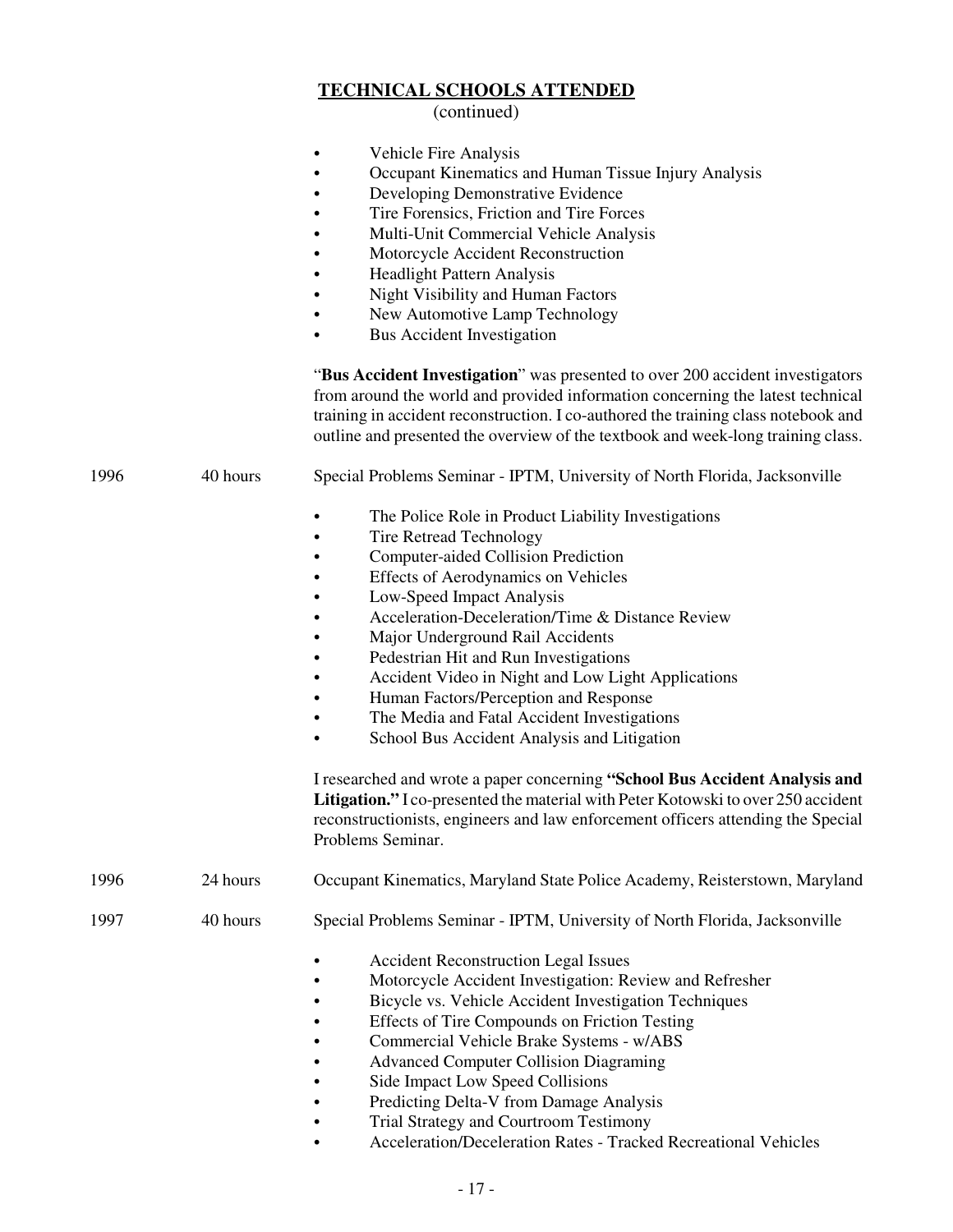|      |           | Water Craft Accident Investigation and Reconstruction<br>Motorist Processing of Traffic Control Devices in Road Construction<br>$\bullet$<br>Zones<br>Fatigue and Sleep Related Issues in Accident Reconstruction<br>Human Error<br>National Transportation Safety Board Update                                                                                                                                                               |
|------|-----------|-----------------------------------------------------------------------------------------------------------------------------------------------------------------------------------------------------------------------------------------------------------------------------------------------------------------------------------------------------------------------------------------------------------------------------------------------|
| 2000 | 16 hours  | <b>Instructor</b><br>Commercial Motor Vehicle Accident Investigation/Reconstruction, Chester<br>County Police Chief's Association, Brandywine Hospital, Brandywine, PA                                                                                                                                                                                                                                                                        |
|      |           | <b>Tractor Trailer Nomenclature</b><br><b>System Configuration and Operation</b><br><b>Tractor Trailer Dynamics</b><br><b>Driver Responsibilities</b><br>RDS Overview - Log Books<br>Steering and Suspension Systems<br>Air Brake Systems<br>Speed Analysis discussion -<br>Jack knifing<br>Off-Tracking<br>Rollover<br>Vehicle Dynamics during Emergency Braking<br><b>AL</b> Factors<br><b>Brake Force Calculations</b><br>Roadway Evidence |
| 2002 | 8 hours   | Electronic Control Module (ECM) Operator Certification Course, Caterpillar<br>Training Facility, Harrisburg, Pennsylvania                                                                                                                                                                                                                                                                                                                     |
| 2002 | 16 hours  | Automobile Event Data Recorder (EDR) Operator's Certification Course,<br>Baltimore, Maryland                                                                                                                                                                                                                                                                                                                                                  |
| 2003 | 8 hours   | Electronic Control Module (ECM) Operator Certification Course, Cummins<br>Training Facility, Bristol, Pennsylvania                                                                                                                                                                                                                                                                                                                            |
| 2003 | 16 hours  | Electronic Control Module (ECM) Operator Certification Course, Detroit Diesel<br>Facility, Detroit, Michigan                                                                                                                                                                                                                                                                                                                                  |
| 2004 | 4 hours   | <b>Instructor</b> - Air Brake System Analysis, Commercial Motor Vehicle Accident<br>Reconstruction Training Class, Maryland State Police, Baltimore, Maryland                                                                                                                                                                                                                                                                                 |
| 2005 | 3.5 hours | <b>Instructor</b> - Introduction to Electronic Control Module Analysis, Commercial<br>Motor Vehicle Accident Reconstruction Training Class, Institute for Law<br>Enforcement Education, Pennsylvania Department of Education, Bethlehem,<br>Pennsylvania                                                                                                                                                                                      |
| 2005 | 16 hours  | On-Board Computer Download and Analysis Certification Course, Tripmaster<br>Corporation, Arlington, Texas                                                                                                                                                                                                                                                                                                                                     |